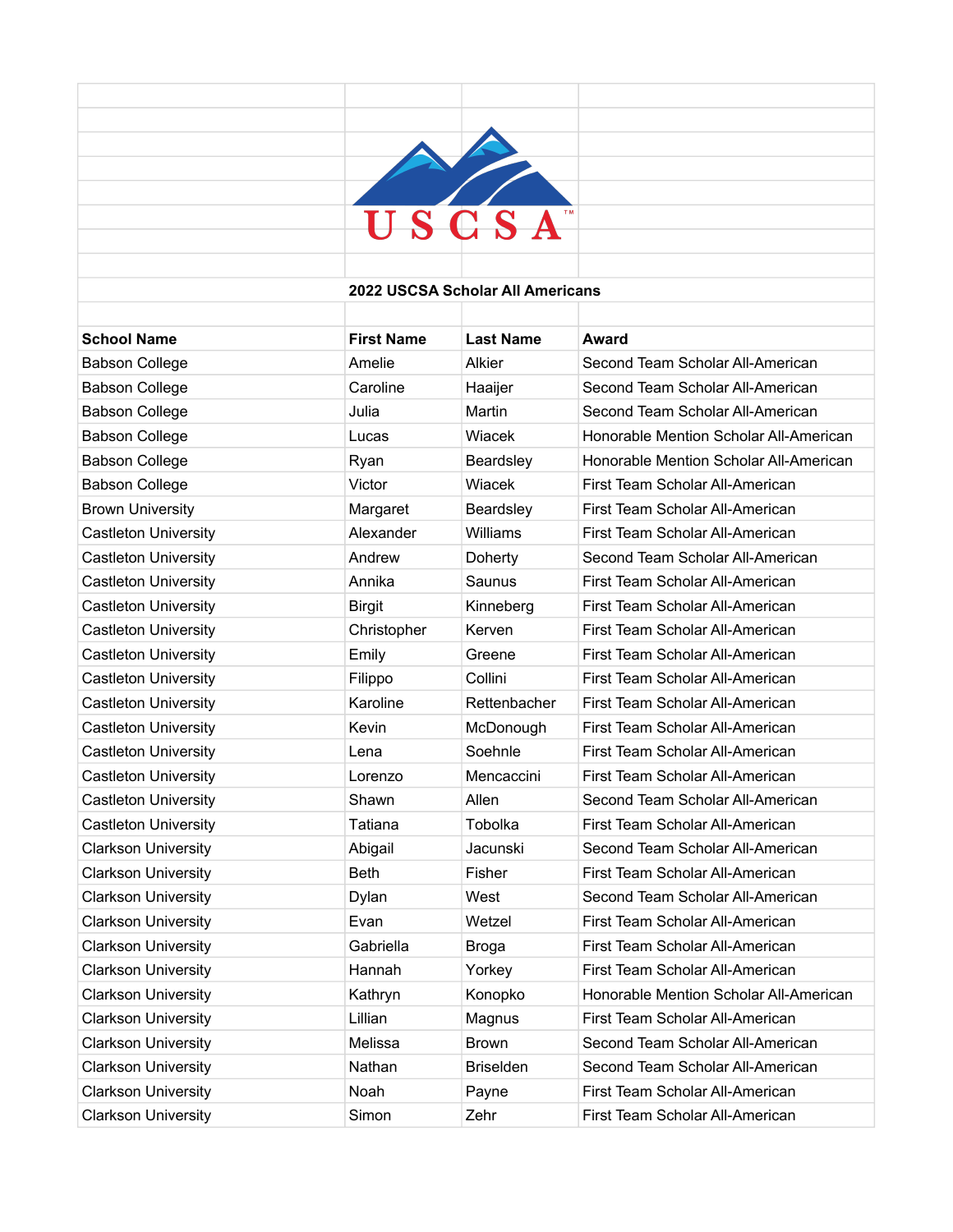| <b>Clarkson University</b>               | Taylor         | <b>Hubert</b> | First Team Scholar All-American                   |
|------------------------------------------|----------------|---------------|---------------------------------------------------|
| <b>Clarkson University</b>               | Thomas         | Robinson      | First Team Scholar All-American                   |
| <b>Clarkson University</b>               | Zach           | Zientko       | Honorable Mention Scholar All-American            |
| <b>Colgate University</b>                | Charles        | Snyder        | Second Team Scholar All-American                  |
| <b>Colgate University</b>                | Madelyne       | Leibinger     | Honorable Mention Scholar All-American            |
| <b>Colgate University</b>                | Nicholas       | Scott         | First Team Scholar All-American                   |
| <b>Colgate University</b>                | Richard        | Casey         | Second Team Scholar All-American                  |
| <b>Colgate University</b>                | Ridley         | Lindstrom     | Honorable Mention Scholar All-American            |
| College of St. Scholastica               | Ashley         | Winberg       | First Team Scholar All-American                   |
| Colorado Mesa University                 | <b>Brandon</b> | Hanson        | First Team Scholar All-American                   |
| Colorado Mesa University                 | Isabel         | Bergemann     | First Team Scholar All-American                   |
| Colorado Mesa University                 | Noah           | Geary         | First Team Scholar All-American                   |
| <b>Colorado State University</b>         | Amelia         | Stocking      | Second Team Scholar All-American                  |
| Colorado State University                | Andrew         | Mangold       | Second Team Scholar All-American                  |
| Colorado State University                | Casey          | Johnston      | First Team Scholar All-American                   |
| <b>Columbia University</b>               | Adam           | Frommer       | First Team Scholar All-American                   |
| <b>Columbia University</b>               | Alexander      | Moreno        | Second Team Scholar All-American                  |
| <b>Columbia University</b>               | Alexander      | Meisel        | Second Team Scholar All-American                  |
| <b>Columbia University</b>               | Caroline       | Crowell       | First Team Scholar All-American                   |
| Columbia University                      | Giulio Maria   | <b>Bianco</b> | First Team Scholar All-American                   |
| <b>Columbia University</b>               | Jacob          | Grayzel       | Second Team Scholar All-American                  |
| <b>Columbia University</b>               | Kaya           | Dorogi        | First Team Scholar All-American                   |
| Columbia University                      | Natalia        | Dorogi        | Second Team Scholar All-American                  |
| <b>Columbia University</b>               | Sloane         | Goldberg      | First Team Scholar All-American                   |
| <b>Columbia University</b>               | Thomas         | Richalot      | First Team Scholar All-American                   |
| <b>Cornell University</b>                | Arryn          | Owens         | First Team Scholar All-American                   |
| <b>Cornell University</b>                | Claudia        |               | Valero De la Flor First Team Scholar All-American |
| <b>Cornell University</b>                | Eliza          | Hodgkins      | Second Team Scholar All-American                  |
| <b>Cornell University</b>                | Erica          | Debley        | First Team Scholar All-American                   |
| <b>Cornell University</b>                | Hannah         | Epstein       | Second Team Scholar All-American                  |
| <b>Cornell University</b>                | Jackie         | Wells         | Second Team Scholar All-American                  |
| <b>Cornell University</b>                | Jeff           | Hodgson       | Honorable Mention Scholar All-American            |
| <b>Cornell University</b>                | Josh           | Sayre         | Honorable Mention Scholar All-American            |
| <b>Cornell University</b>                | Leo            | Davies        | First Team Scholar All-American                   |
| <b>Cornell University</b>                | Michaela       | Eichel        | Second Team Scholar All-American                  |
| <b>Cornell University</b>                | ryan           | rupprecht     | Second Team Scholar All-American                  |
| <b>Cornell University</b>                | Rylan          | Hodgson       | First Team Scholar All-American                   |
| <b>Cornell University</b>                | Zezette        | Pflaum        | First Team Scholar All-American                   |
| <b>Hobart and William Smith Colleges</b> | Camila         | Goclowski     | First Team Scholar All-American                   |
| Hobart and William Smith Colleges        | Caraline       | Gray          | Honorable Mention Scholar All-American            |
| Hobart and William Smith Colleges        | Lindsey        | Crowell       | Second Team Scholar All-American                  |
| Hobart and William Smith Colleges        | Marjorie       | Plants        | Honorable Mention Scholar All-American            |
| Hobart and William Smith Colleges        | Taylor         | Ashe          | First Team Scholar All-American                   |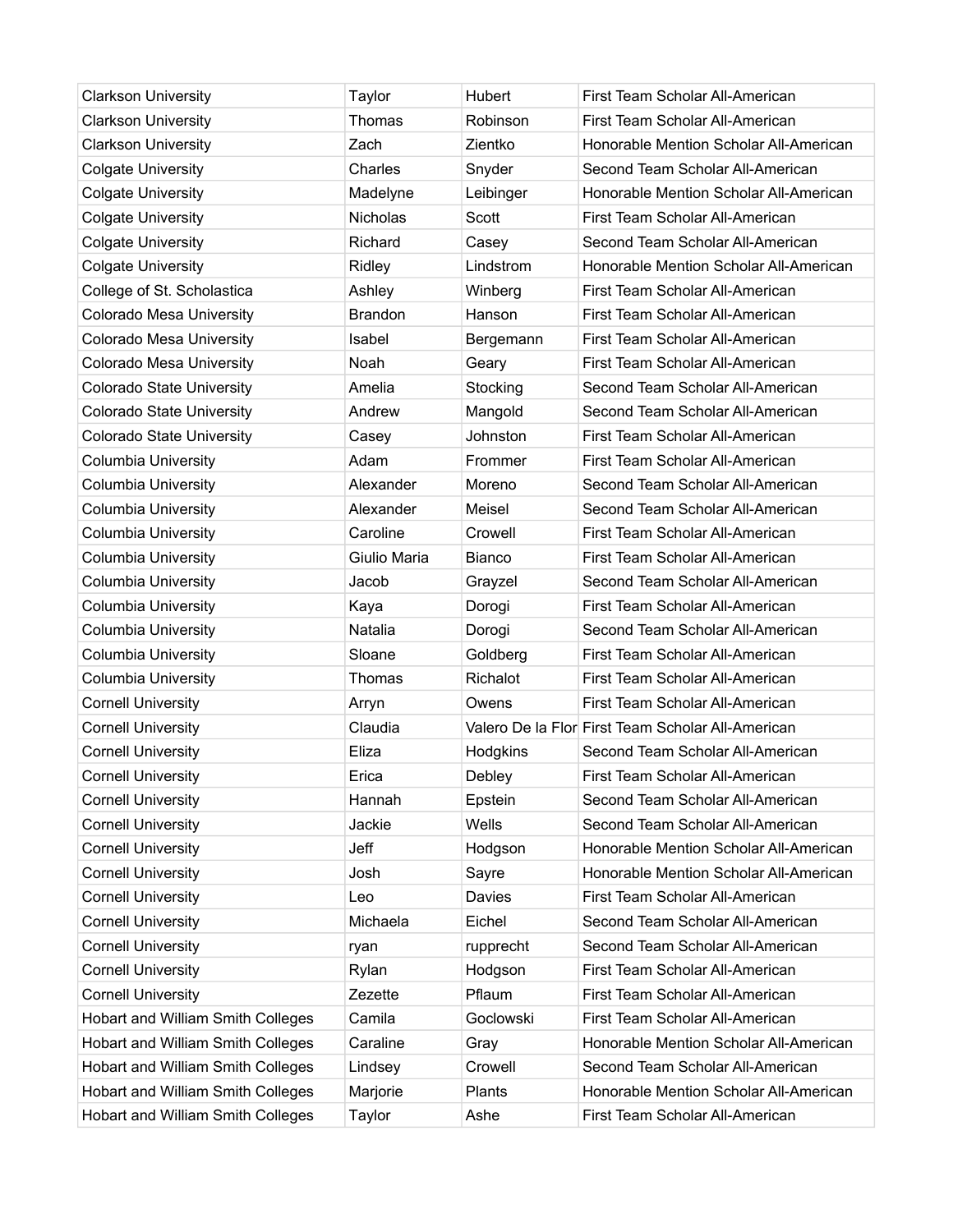| James Madison University     | Annalie      | Del Gallo        | Honorable Mention Scholar All-American |
|------------------------------|--------------|------------------|----------------------------------------|
| James Madison University     | Genevieve    | Robertson        | Honorable Mention Scholar All-American |
| James Madison University     | John         | Krendel          | Second Team Scholar All-American       |
| James Madison University     | Kelly        | Hayes            | Second Team Scholar All-American       |
| James Madison University     | Molly        | Kirkland         | Second Team Scholar All-American       |
| Lafayette College            | Alex         | LoPresti         | Honorable Mention Scholar All-American |
| Lafayette College            | Amelia       | Reilly           | Second Team Scholar All-American       |
| Lafayette College            | Benjamin     | Shmaruk          | Second Team Scholar All-American       |
| Lafayette College            | Caroline     | <b>Burns</b>     | First Team Scholar All-American        |
| Lafayette College            | Lindsay      | Correll          | First Team Scholar All-American        |
| Lafayette College            | Lukas        | Juhlin           | Second Team Scholar All-American       |
| Lafayette College            | Meghan       | Gillis           | Second Team Scholar All-American       |
| Lafayette College            | Sam          | <b>Ubertalli</b> | Second Team Scholar All-American       |
| Lafayette College            | Sebastian    | Wallach          | Honorable Mention Scholar All-American |
| Lafayette College            | <b>Tess</b>  | Boyler           | First Team Scholar All-American        |
| Lafayette College            | Tessa        | Landon           | First Team Scholar All-American        |
| Lafayette College            | Theresa      | Chua             | First Team Scholar All-American        |
| Lees-McRae College           | Aiden        | Garner           | Second Team Scholar All-American       |
| Lees-McRae College           | chance       | markland         | Honorable Mention Scholar All-American |
| Lees-McRae College           | liliya       | bauer            | Second Team Scholar All-American       |
| Lees-McRae College           | Lilly        | Kamp             | First Team Scholar All-American        |
| Lees-McRae College           | Sarah        | <b>Streett</b>   | First Team Scholar All-American        |
| Lees-McRae College           | Ty           | Kirssin          | Honorable Mention Scholar All-American |
| <b>Liberty University</b>    | Anna         | Meyer            | First Team Scholar All-American        |
| <b>Liberty University</b>    | Coby         | Liebelt          | First Team Scholar All-American        |
| <b>Liberty University</b>    | Elijah       | Haita            | Honorable Mention Scholar All-American |
| <b>Liberty University</b>    | Emmaus       | Rich             | Second Team Scholar All-American       |
| <b>Liberty University</b>    | Emory        | Orlando          | First Team Scholar All-American        |
| <b>Liberty University</b>    | Isabella     | Tinney           | Second Team Scholar All-American       |
| <b>Liberty University</b>    | Jordan       | Manning          | Second Team Scholar All-American       |
| <b>Liberty University</b>    | Meghan       | Weigner          | First Team Scholar All-American        |
| <b>Liberty University</b>    | Oliver       | Harner           | Second Team Scholar All-American       |
| <b>Liberty University</b>    | Regan        | Robinson         | Second Team Scholar All-American       |
| <b>Liberty University</b>    | Samantha     | Pesile           | Second Team Scholar All-American       |
| <b>Liberty University</b>    | Tyler        | Sherbine         | Honorable Mention Scholar All-American |
| <b>Messiah University</b>    | Caleb        | Richert          | First Team Scholar All-American        |
| Northern Michigan University | Abby         | Schierholz       | Honorable Mention Scholar All-American |
| Northern Michigan University | Ainsley      | <b>Kirk</b>      | Second Team Scholar All-American       |
| Northern Michigan University | <b>Brynn</b> | Rowell           | Honorable Mention Scholar All-American |
| Northern Michigan University | Colin        | DeHart           | Second Team Scholar All-American       |
| Northern Michigan University | Garret       | Lundteigen       | First Team Scholar All-American        |
| Northern Michigan University | Mitch        | Makela           | Second Team Scholar All-American       |
| Northern Michigan University | Reagan       | Olli             | First Team Scholar All-American        |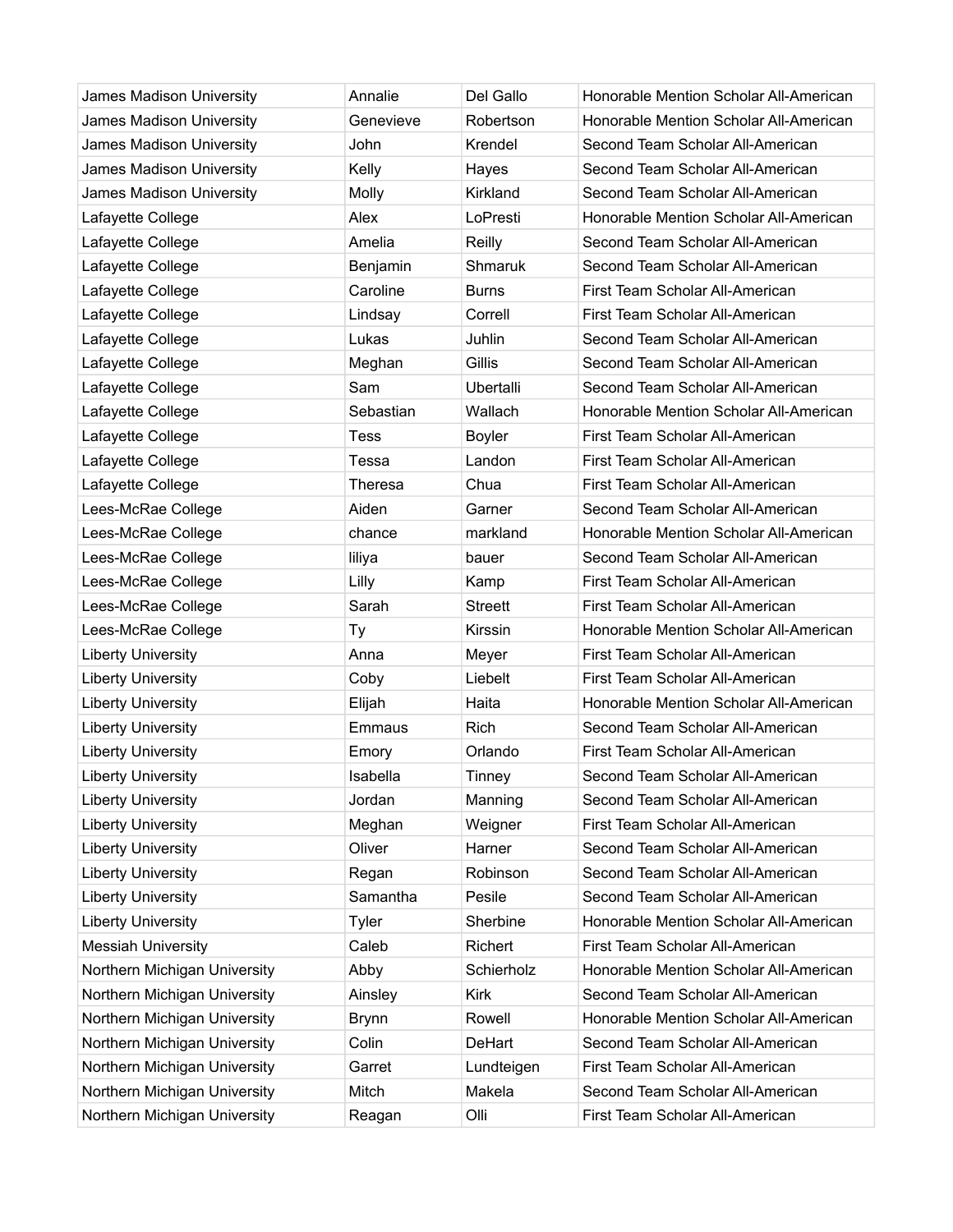| Paul Smith's College          | Aidan          | Ripp             | First Team Scholar All-American        |
|-------------------------------|----------------|------------------|----------------------------------------|
| Paul Smith's College          | <b>Brady</b>   | Miller           | Second Team Scholar All-American       |
| Paul Smith's College          | <b>Dolcie</b>  | Tanguay          | First Team Scholar All-American        |
| Paul Smith's College          | Gus            | Whitcomb         | Honorable Mention Scholar All-American |
| Paul Smith's College          | Jessie         | Church           | First Team Scholar All-American        |
| Paul Smith's College          | John           | Thompson         | First Team Scholar All-American        |
| Paul Smith's College          | Kaisa          | <b>Bosek</b>     | Second Team Scholar All-American       |
| Pennsylvania State University | Audra          | Robinson         | First Team Scholar All-American        |
| Pennsylvania State University | Isabel         | Ucar             | First Team Scholar All-American        |
| Pennsylvania State University | Lea            | Zmurko           | Honorable Mention Scholar All-American |
| Pennsylvania State University | Maddie         | McKay            | First Team Scholar All-American        |
| Pennsylvania State University | <b>Natalie</b> | Malmgren         | First Team Scholar All-American        |
| Rocky Mountain College        | Alexander      | Sehlberg         | Second Team Scholar All-American       |
| Rocky Mountain College        | Emma           | Hiebert          | Honorable Mention Scholar All-American |
| Rocky Mountain College        | Gusten         | Berglund         | Honorable Mention Scholar All-American |
| Rocky Mountain College        | Hilde          | Sato             | First Team Scholar All-American        |
| Rocky Mountain College        | lan            | <b>McCormick</b> | Second Team Scholar All-American       |
| Rocky Mountain College        | Jessica        | King             | Honorable Mention Scholar All-American |
| Rocky Mountain College        | Joel           | Dalmalm          | Second Team Scholar All-American       |
| Rocky Mountain College        | Larissa        | Saarel           | First Team Scholar All-American        |
| Rocky Mountain College        | Luke           | Allen            | Second Team Scholar All-American       |
| Rocky Mountain College        | Oscar          | Dalmalm          | First Team Scholar All-American        |
| Rocky Mountain College        | Sofia          | <b>Brustia</b>   | Second Team Scholar All-American       |
| Rocky Mountain College        | Sydney         | Weaver           | First Team Scholar All-American        |
| Sierra Nevada University      | Andreas        | Unhjem Smith     | Second Team Scholar All-American       |
| Sierra Nevada University      | Elle           | Murphy           | Second Team Scholar All-American       |
| Sierra Nevada University      | Francesco      | Colombi          | First Team Scholar All-American        |
| Sierra Nevada University      | Ibon           | Mintegui         | Second Team Scholar All-American       |
| Sierra Nevada University      | Iver           | Naess            | First Team Scholar All-American        |
| Sierra Nevada University      | Jeger          | Halbjorhus       | First Team Scholar All-American        |
| Sierra Nevada University      | Mallorie       | Miller           | First Team Scholar All-American        |
| Sierra Nevada University      | <b>Misel</b>   | Marovt           | First Team Scholar All-American        |
| Sierra Nevada University      | <b>Sixtine</b> | Piccard          | First Team Scholar All-American        |
| Sierra Nevada University      | Tiia           | Nurminen         | Second Team Scholar All-American       |
| Sierra Nevada University      | Ulrik Rykhus   | Danielsen        | Honorable Mention Scholar All-American |
| St. Joseph's College of Maine | Courtney       | Pingree          | Second Team Scholar All-American       |
| St. Joseph's College of Maine | Erica          | Irvin            | Second Team Scholar All-American       |
| St. Joseph's College of Maine | Jacob          | <b>Morris</b>    | First Team Scholar All-American        |
| St. Joseph's College of Maine | Lillian        | Souweine         | First Team Scholar All-American        |
| St. Joseph's College of Maine | Madelyn        | Zordan           | Honorable Mention Scholar All-American |
| St. Joseph's College of Maine | Maeghan        | Perkins          | First Team Scholar All-American        |
| St. Joseph's College of Maine | Sarah          | <b>Hotchkiss</b> | Second Team Scholar All-American       |
| St. Joseph's College of Maine | william        | strobeck         | Second Team Scholar All-American       |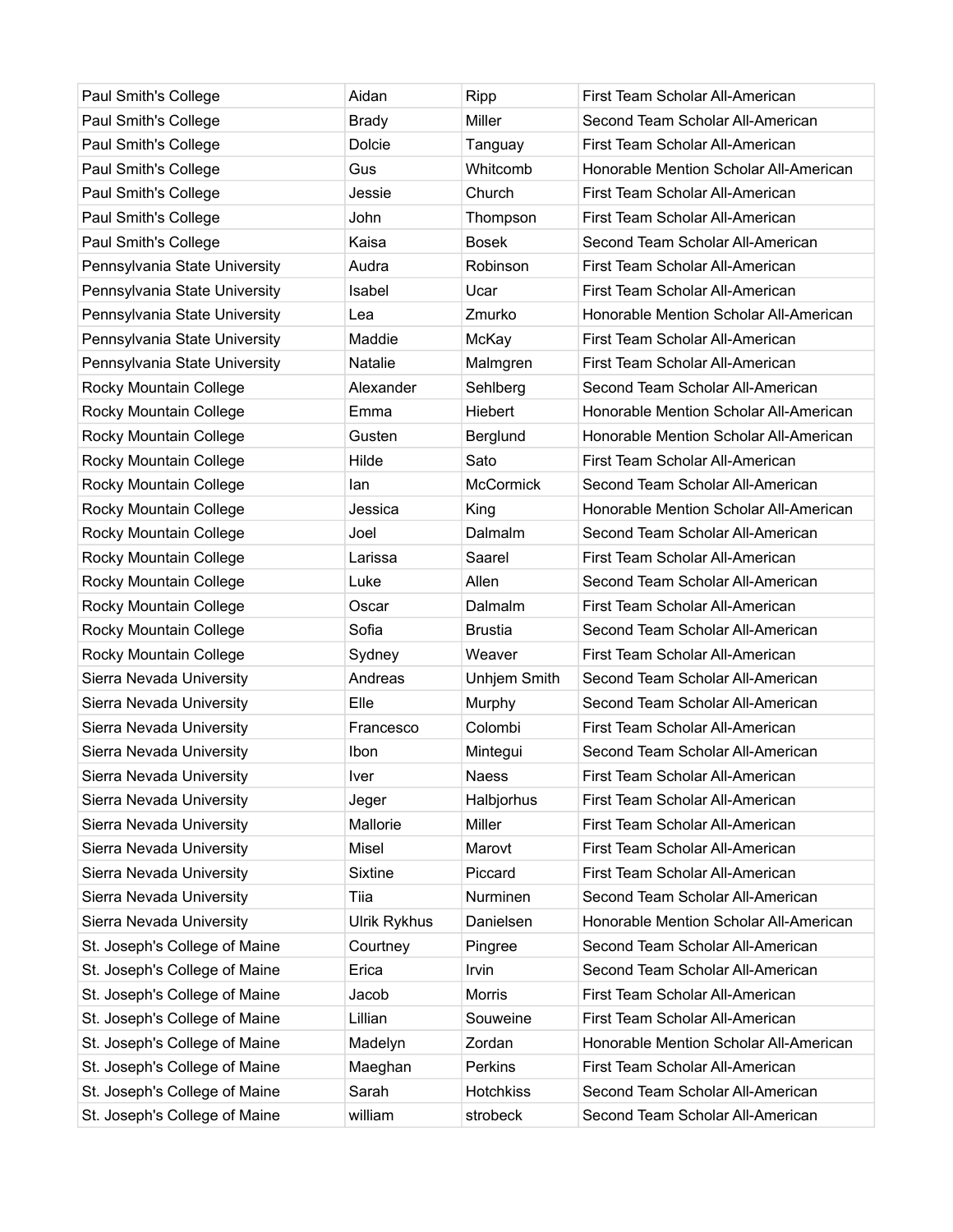| St. Olaf College                | <b>Bailey</b> | VanderWilde    | First Team Scholar All-American        |
|---------------------------------|---------------|----------------|----------------------------------------|
| St. Olaf College                | <b>Brian</b>  | Olson          | First Team Scholar All-American        |
| St. Olaf College                | Forrest       | Dorsey         | Honorable Mention Scholar All-American |
| St. Olaf College                | Julia         | Everest        | Second Team Scholar All-American       |
| St. Olaf College                | Kaarl         | Damberg        | Honorable Mention Scholar All-American |
| St. Olaf College                | Kate          | Young          | Second Team Scholar All-American       |
| St. Olaf College                | Lily          | <b>Hubanks</b> | First Team Scholar All-American        |
| St. Olaf College                | Mer           | Ishimaru       | Honorable Mention Scholar All-American |
| St. Olaf College                | Parker        | Smith          | Honorable Mention Scholar All-American |
| St. Olaf College                | Peter         | Carlen         | Second Team Scholar All-American       |
| St. Olaf College                | Rachel        | Tanner         | Second Team Scholar All-American       |
| St. Olaf College                | Sean          | Nolan          | Second Team Scholar All-American       |
| St. Olaf College                | Sheridan      | Westphal       | Second Team Scholar All-American       |
| St. Olaf College                | Tor           | Hanson         | Second Team Scholar All-American       |
| The Claremont Colleges          | <b>Brian</b>  | <b>Bishop</b>  | First Team Scholar All-American        |
| The Claremont Colleges          | Claire        | Campbell       | First Team Scholar All-American        |
| The Claremont Colleges          | Ella          | Thunen         | First Team Scholar All-American        |
| The Claremont Colleges          | emily         | piette         | Honorable Mention Scholar All-American |
| The Claremont Colleges          | Helena        | Robinowitz     | First Team Scholar All-American        |
| The Claremont Colleges          | Jacob         | Al-Husseini    | Second Team Scholar All-American       |
| The Claremont Colleges          | John          | Peabody        | First Team Scholar All-American        |
| The Claremont Colleges          | John          | Peabody        | First Team Scholar All-American        |
| The Claremont Colleges          | Nevada        | Lee            | First Team Scholar All-American        |
| The Claremont Colleges          | Zoe           | Hancock        | Second Team Scholar All-American       |
| The College of Idaho            | Amy           | Farley         | Second Team Scholar All-American       |
| The College of Idaho            | Benjamin      | Troyer         | Second Team Scholar All-American       |
| The College of Idaho            | Michael       | Coleman        | First Team Scholar All-American        |
| The College of Idaho            | Michael       | Coleman        | First Team Scholar All-American        |
| The College of Idaho            | Sasha         | Mueller        | First Team Scholar All-American        |
| The College of Idaho            | Teresa        | McCallum       | First Team Scholar All-American        |
| The College of Idaho            | William       | Paquette       | Second Team Scholar All-American       |
| United States Air Force Academy | Cole          | Long           | Second Team Scholar All-American       |
| United States Air Force Academy | Evan          | Hoch           | First Team Scholar All-American        |
| United States Air Force Academy | Regan         | Hansen         | First Team Scholar All-American        |
| United States Air Force Academy | Samantha      | Wineland       | First Team Scholar All-American        |
| United States Military Academy  | Aiden         | Roberts        | First Team Scholar All-American        |
| United States Military Academy  | Evan          | Symes          | Honorable Mention Scholar All-American |
| United States Military Academy  | Macie         | Marinich       | First Team Scholar All-American        |
| United States Military Academy  | Tallon        | Clark          | First Team Scholar All-American        |
| University of Connecticut       | Abby          | Horning        | Honorable Mention Scholar All-American |
| University of Connecticut       | Adam          | Gaertner       | First Team Scholar All-American        |
| University of Connecticut       | Annabelle     | Hicks          | First Team Scholar All-American        |
| University of Connecticut       | Eli           | Anderson       | First Team Scholar All-American        |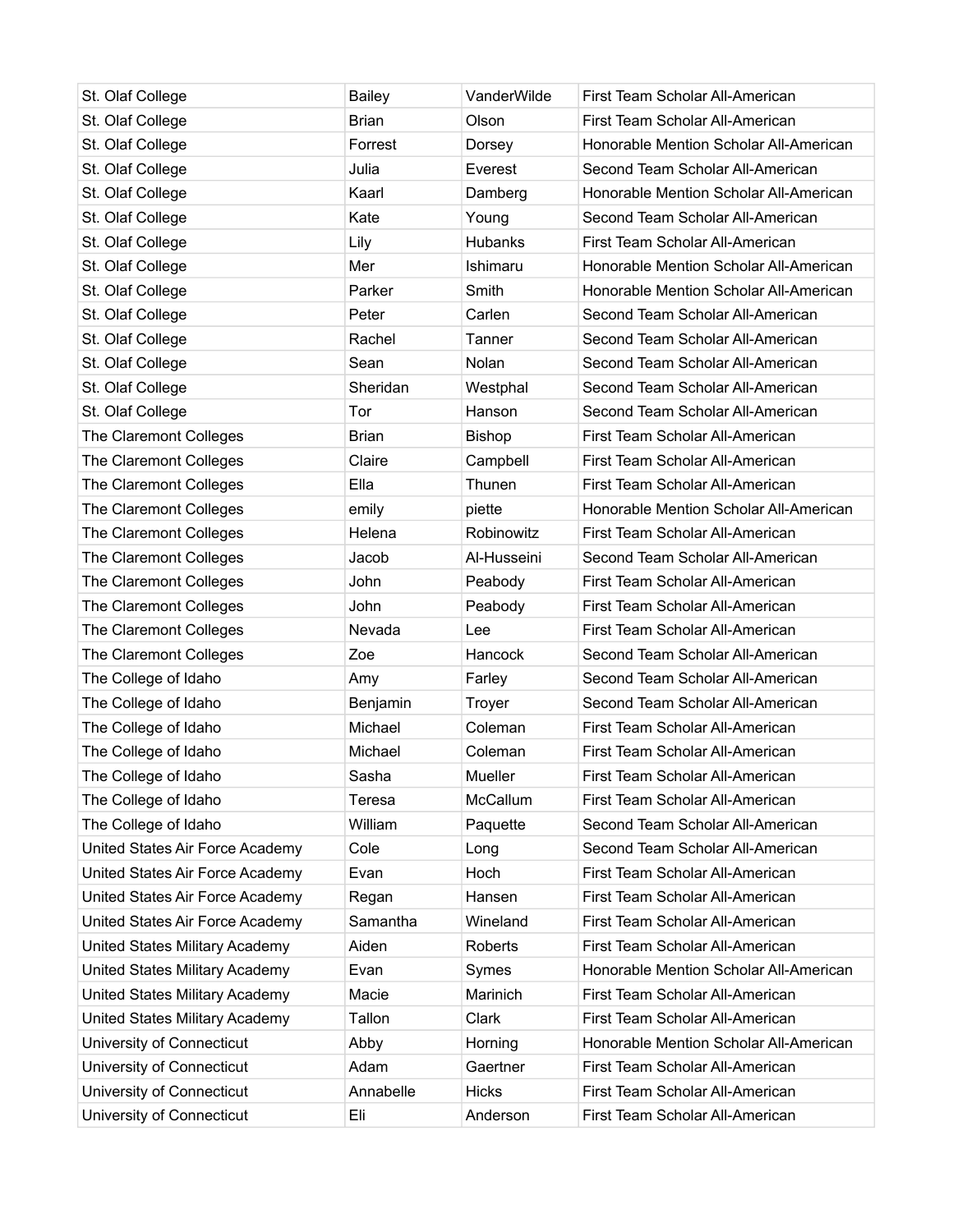| University of Connecticut             | Jackie     | <b>Balch</b>   | Honorable Mention Scholar All-American           |
|---------------------------------------|------------|----------------|--------------------------------------------------|
| University of Connecticut             | Lydia      | Kelleher       | Second Team Scholar All-American                 |
| University of Connecticut             | Vlad       | <b>Ilies</b>   | First Team Scholar All-American                  |
| University of Idaho                   | Hannah     | Glaser         | First Team Scholar All-American                  |
| University of Maine at Farmington     | Carson     | Theriault      | Honorable Mention Scholar All-American           |
| University of Maine at Farmington     | Francis    | Mullein        | Honorable Mention Scholar All-American           |
| University of Massachusetts Amherst   | Anna       | McDermott      | First Team Scholar All-American                  |
| University of Massachusetts Amherst   | Chloe      | <b>Brush</b>   | Second Team Scholar All-American                 |
| University of Massachusetts Amherst   | Claire     | O'Brien        | First Team Scholar All-American                  |
| University of Massachusetts Amherst   | Karen      | Kimble         | First Team Scholar All-American                  |
| University of Minnesota - Twin Cities | Alexander  | Gude           | Second Team Scholar All-American                 |
| University of Minnesota - Twin Cities | Cyrus      | <b>Bjurlin</b> | Second Team Scholar All-American                 |
| University of Minnesota - Twin Cities | Emma       | Reineke        | Second Team Scholar All-American                 |
| University of Minnesota - Twin Cities | Isabelle   | Mittelstadt    | Second Team Scholar All-American                 |
| University of Minnesota - Twin Cities | Kaia       |                | Hilgendorf-Roost First Team Scholar All-American |
| University of Minnesota - Twin Cities | Lily       | Den Hartog     | First Team Scholar All-American                  |
| University of Minnesota - Twin Cities | Luke       | MacKinnon      | First Team Scholar All-American                  |
| University of Minnesota - Twin Cities | Nathan     | <b>Bich</b>    | First Team Scholar All-American                  |
| University of Minnesota - Twin Cities | Thomas     | Ryan           | First Team Scholar All-American                  |
| University of Nevada                  | Cody       | Morrison       | Honorable Mention Scholar All-American           |
| University of Nevada                  | Elsie      | Childress      | First Team Scholar All-American                  |
| University of Nevada                  | Evan       | Young          | First Team Scholar All-American                  |
| University of Nevada                  | Kaci       | Meyer          | First Team Scholar All-American                  |
| University of Nevada                  | Nevaeh     | <b>Brady</b>   | Second Team Scholar All-American                 |
| University of Nevada                  | Sage       | Will           | Second Team Scholar All-American                 |
| University of Southern California     | Chloe      | <b>Barker</b>  | Second Team Scholar All-American                 |
| University of Washington              | Adam       | Moe-Lange      | Honorable Mention Scholar All-American           |
| University of Washington              | Jake       | Potter         | Second Team Scholar All-American                 |
| University of Washington              | Kyle       | Sorstokke      | Second Team Scholar All-American                 |
| University of Washington              | Will       | Gottsch        | Honorable Mention Scholar All-American           |
| University of Wisconsin Madison       | Alec       | Riddle         | Second Team Scholar All-American                 |
| University of Wisconsin Madison       | Alexander  | Hering         | Honorable Mention Scholar All-American           |
| University of Wisconsin Madison       | Gavin      | Wirth          | First Team Scholar All-American                  |
| University of Wisconsin Madison       | Harry      | Rosmann        | First Team Scholar All-American                  |
| University of Wisconsin Madison       | Matthew    | Weinberger     | Honorable Mention Scholar All-American           |
| University of Wisconsin Madison       | Michael    | Zeimentz       | First Team Scholar All-American                  |
| University of Wisconsin Madison       | Samuel     | Spencer        | Second Team Scholar All-American                 |
| University of Wisconsin Madison       | Tanner     | Bence          | First Team Scholar All-American                  |
| University of Wyoming                 | Anne       | Miller         | Honorable Mention Scholar All-American           |
| University of Wyoming                 | Benjamin   | Romanjenko     | First Team Scholar All-American                  |
| University of Wyoming                 | Jamison    | Peacock        | First Team Scholar All-American                  |
| University of Wyoming                 | John Henry | Paluszek       | First Team Scholar All-American                  |
| University of Wyoming                 | Kailee     | Behunin        | First Team Scholar All-American                  |